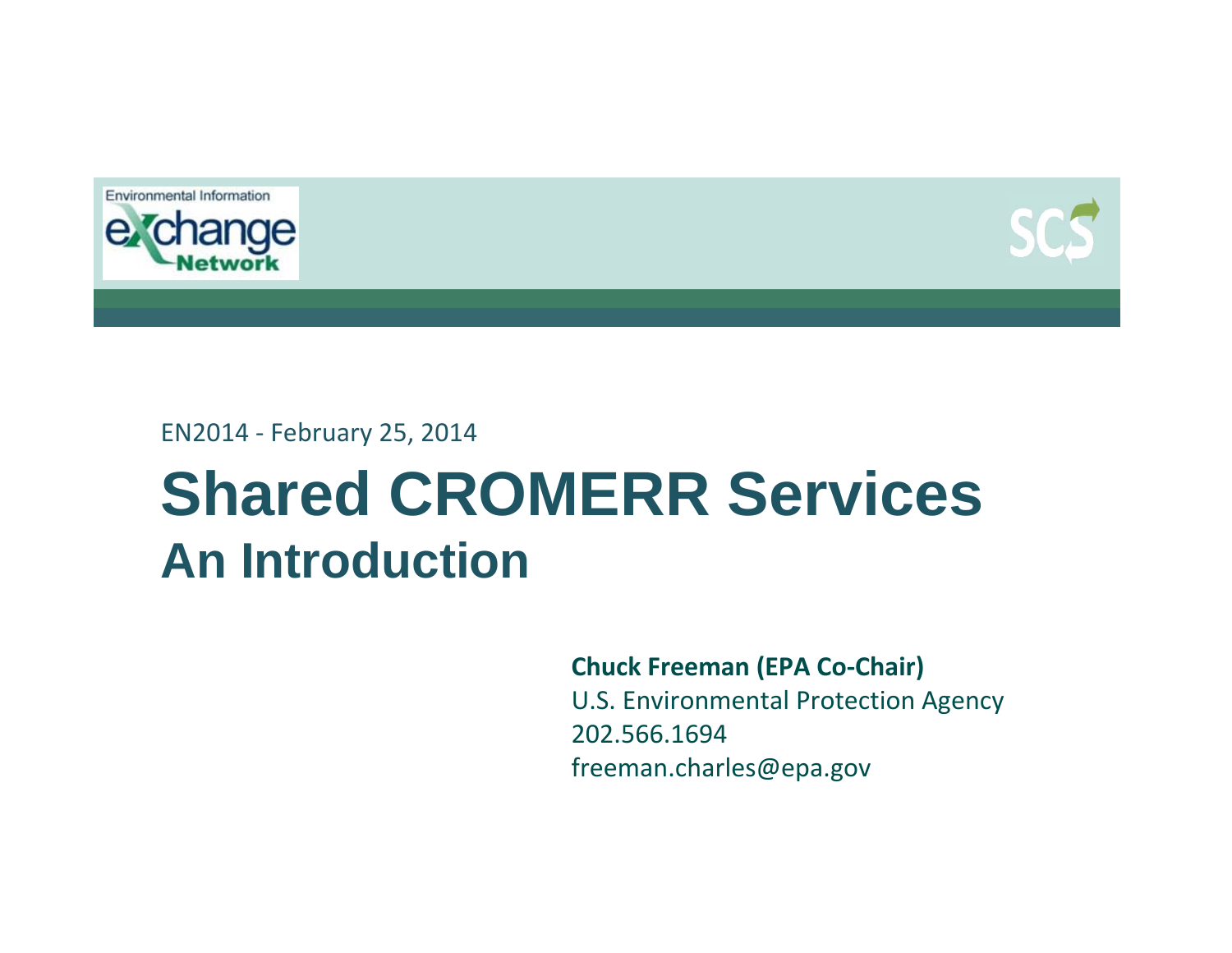





- Areas of CROMERR implementation are overly burdensome
	- Establishing <sup>a</sup> technical implementation is challenging
	- Obtaining EPA approval of applications is too difficult
- States/Tribes implement independent CROMERR solutions
- Shrinking State resources require new innovative approaches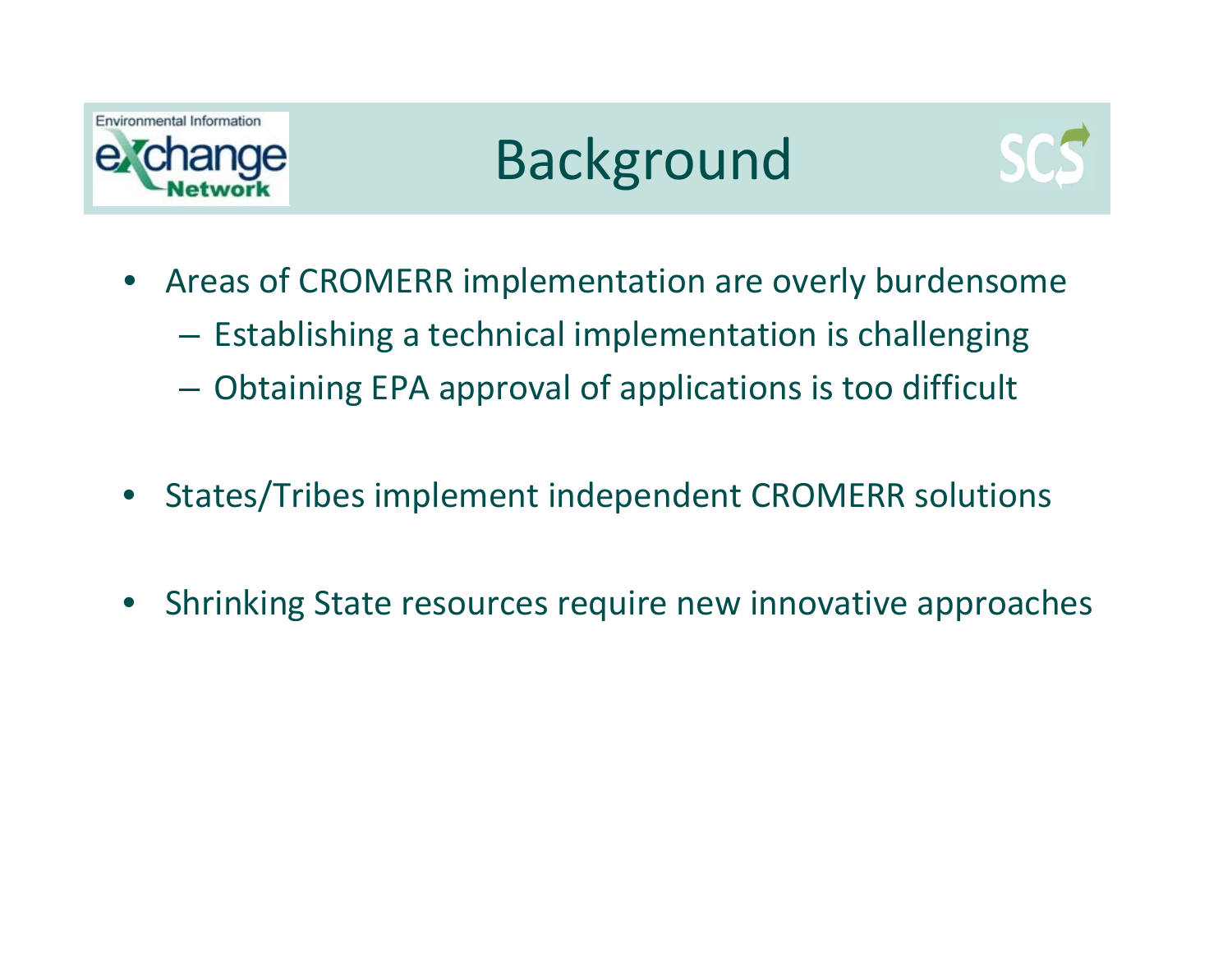### Environmental Information ange

## **CROMERR Guidance Summary**

Objective: "Define the requirements and policy implications for <sup>a</sup> shared set of CROMERR Services and Components that could be leveraged by states, tribes, and local governments to achieve CROMERR compliance."

IPT Initial Focus:

Four Categories of CROMERR Requirements

- 1) Registration and Account Management
- 2) Identity Management
- 3) Signature Device
- 4) Signature Ceremony/Copy of Record

**Chuck Freeman (EPA Co‐Chair)** U.S. Environmental Protection Agency 202.566.1694freeman.charles [at] epa.gov

**Christopher Morrell (State Co‐Chair)** Delaware Department of Natural Resources and Environmental Control 302.739.9025christopher.morrell [at] state.de.us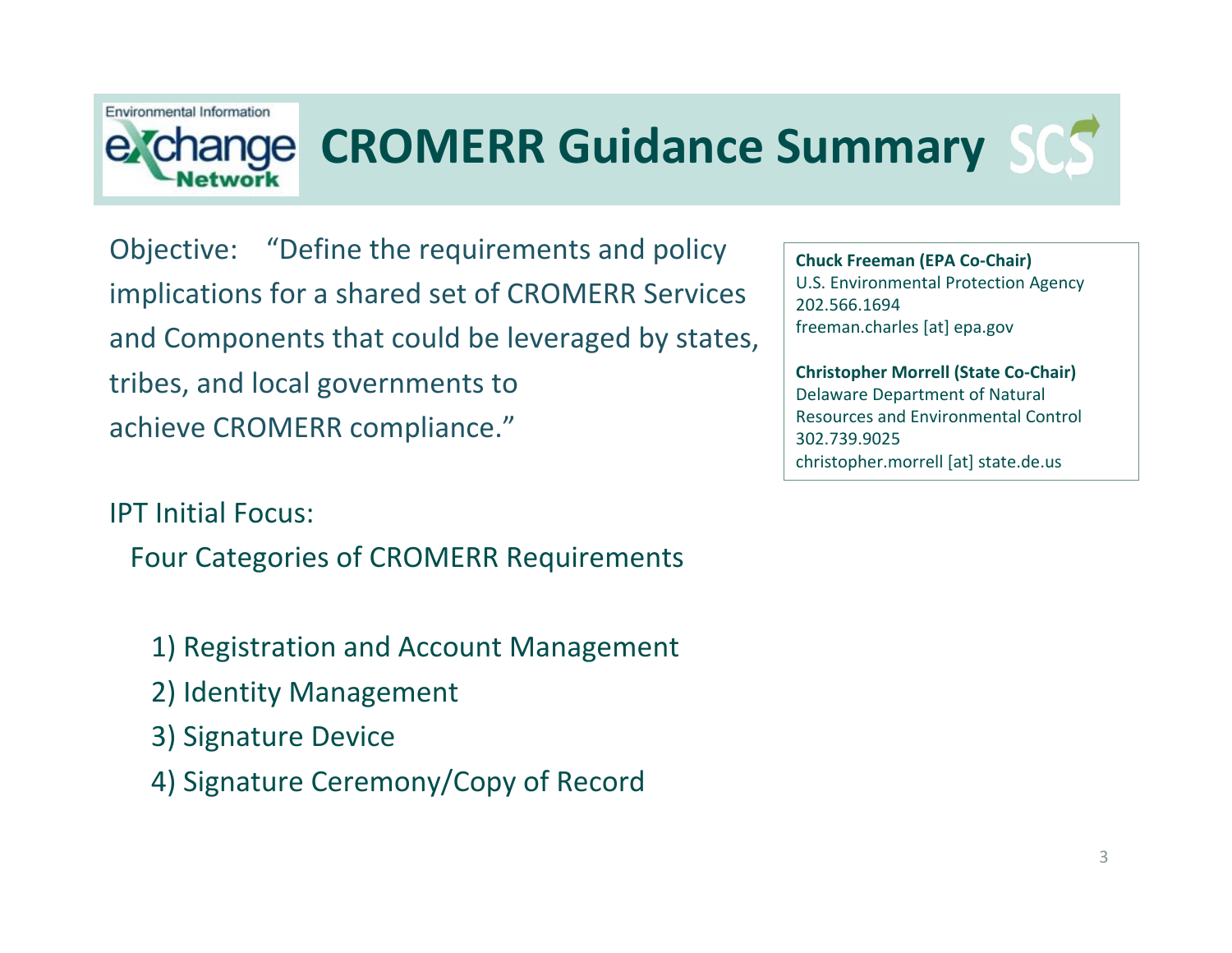



- Reduce barriers for compliance
- Greater CROMERR Collaboration and Assistance
- Establishment of Common Support Models
- Consistent Audit and Enforcement Practices
- Realize Cost Savings
- Facilitates a User Friendly Experience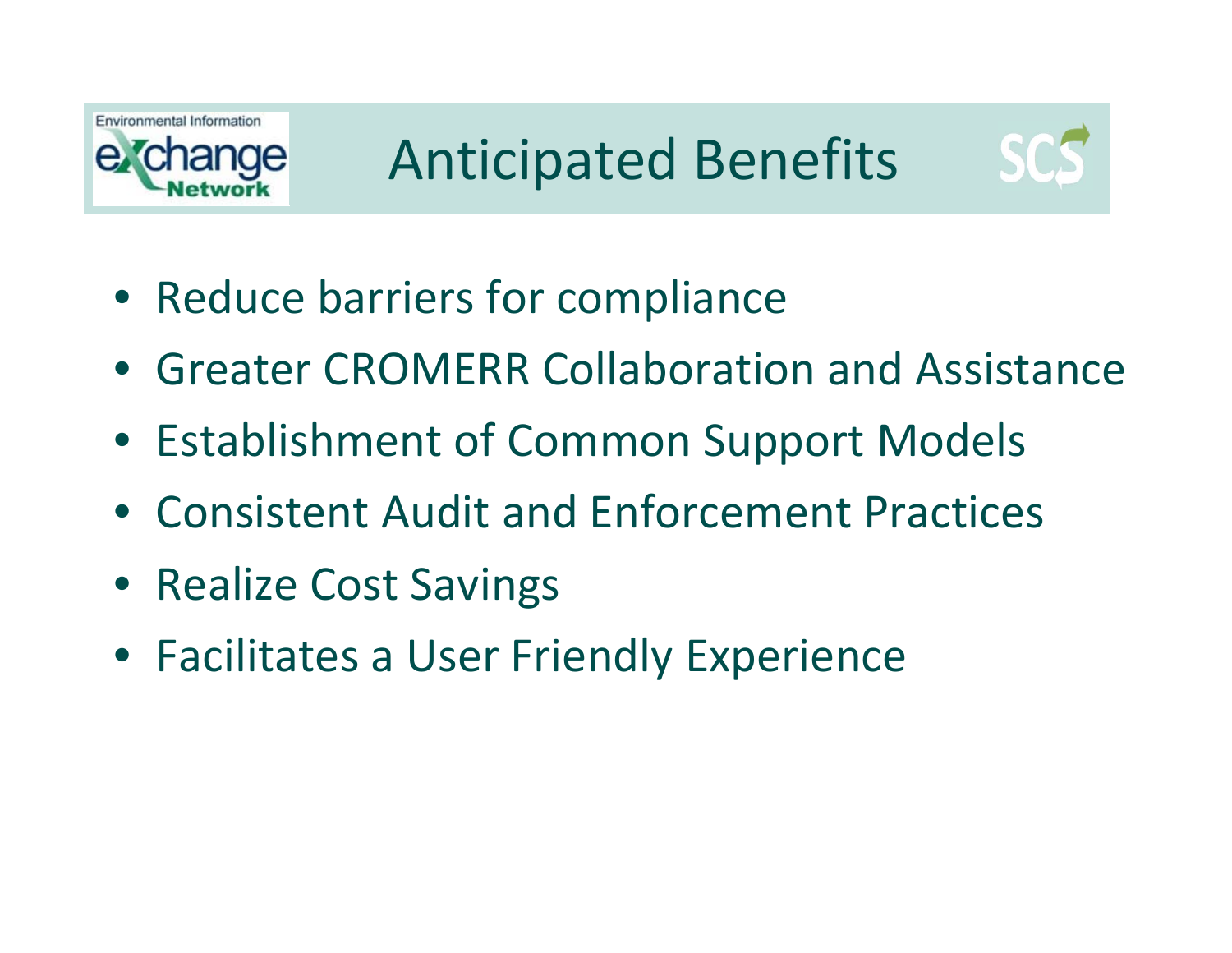# Environmental Information

## **Shared CROMERR IPT Milestones**

- 09/27/2012 Shared CROMERR Charter (18 States)
- 09/27/2012 CROMERR Services (SCS) Response Summary
- 10/18/2012 Components Guidance and Recommendations
- 11/15/2012 Communications with EN Community/Grant Applicants?
- 03/14/2013 Application Status and Outreach Results
- 03/30/2013 Phase 1 Pilot Services and API Guides
- 08/29/2013 Kick-off Call for Phase 2 of the CROMERR IPT

Exchange Network Shared CROMERR Services Website

[http://www.exchangenetwork.net/shared](http://www.exchangenetwork.net/shared-cromerr-services-ipt/)-cromerr-services-ipt/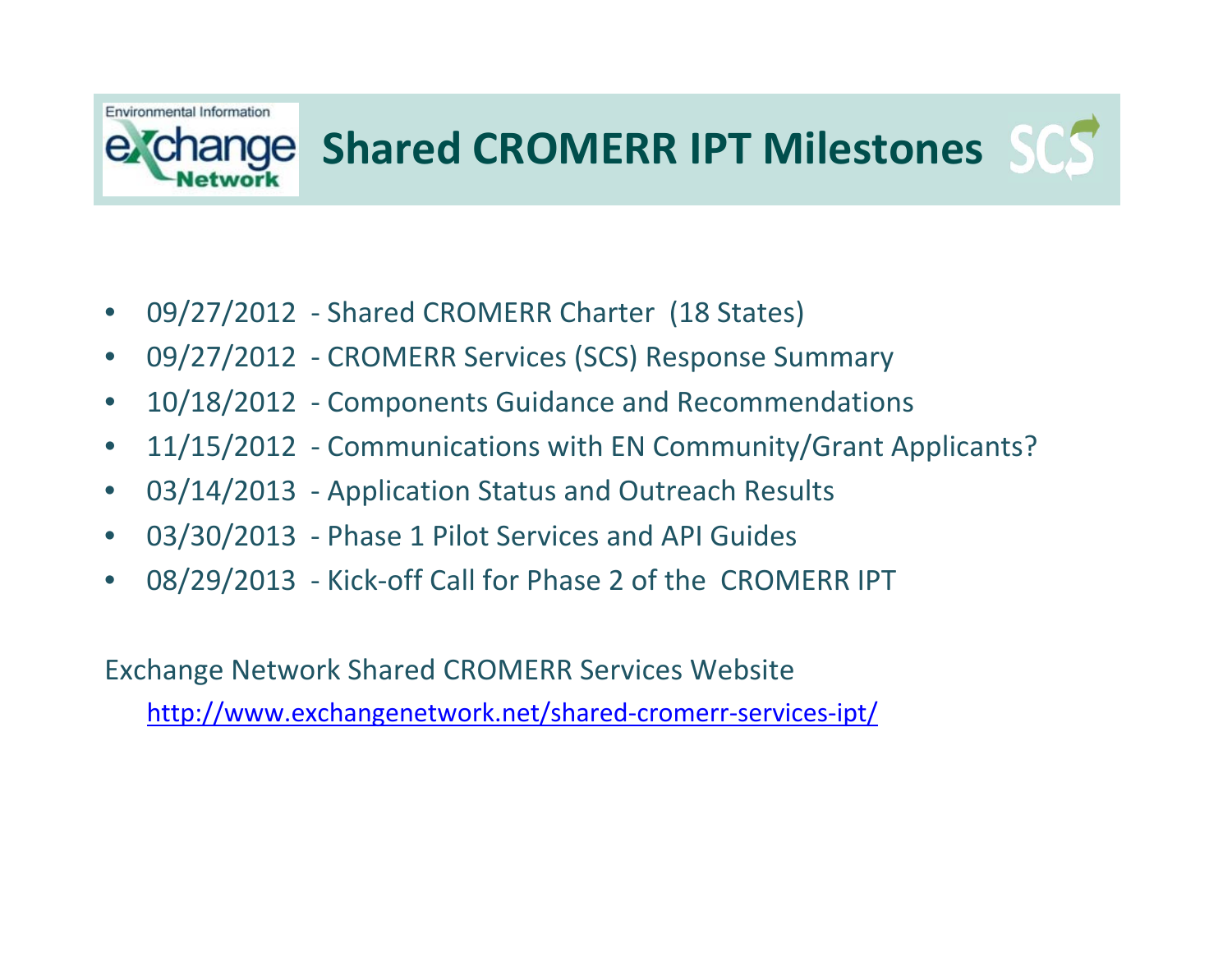

Greg Mitchell U.S. EPA919‐541‐4823Mitchell.greg@epa.gov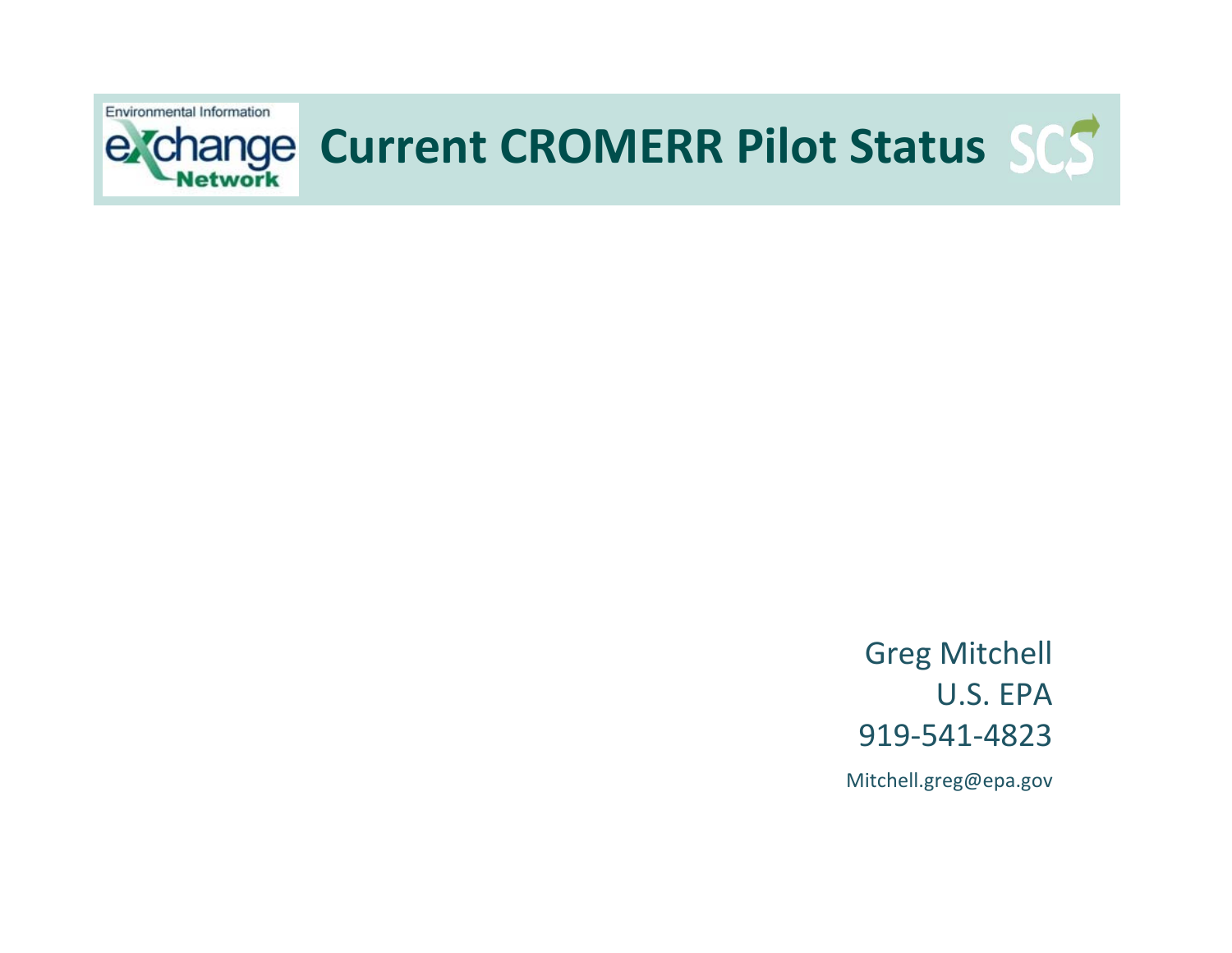

**\*Technical Review Committee Training Website:**

[http://www.epa.gov/cromerr/training/cromerr101/lesson3/L03](http://www.epa.gov/cromerr/training/cromerr101/lesson3/L03-070.html)‐070.html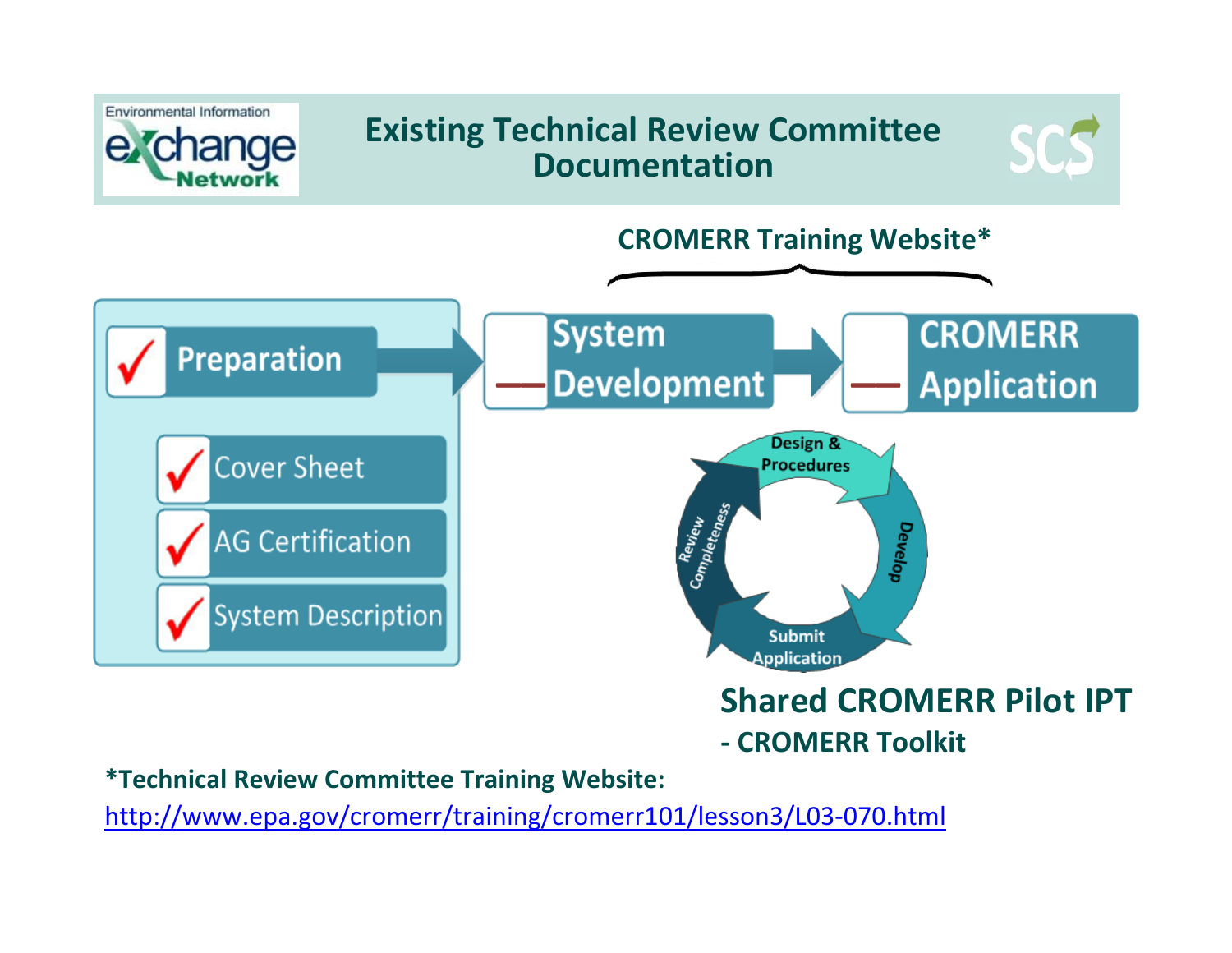

**Regulated Agency AND Shared CROMERR IPT members**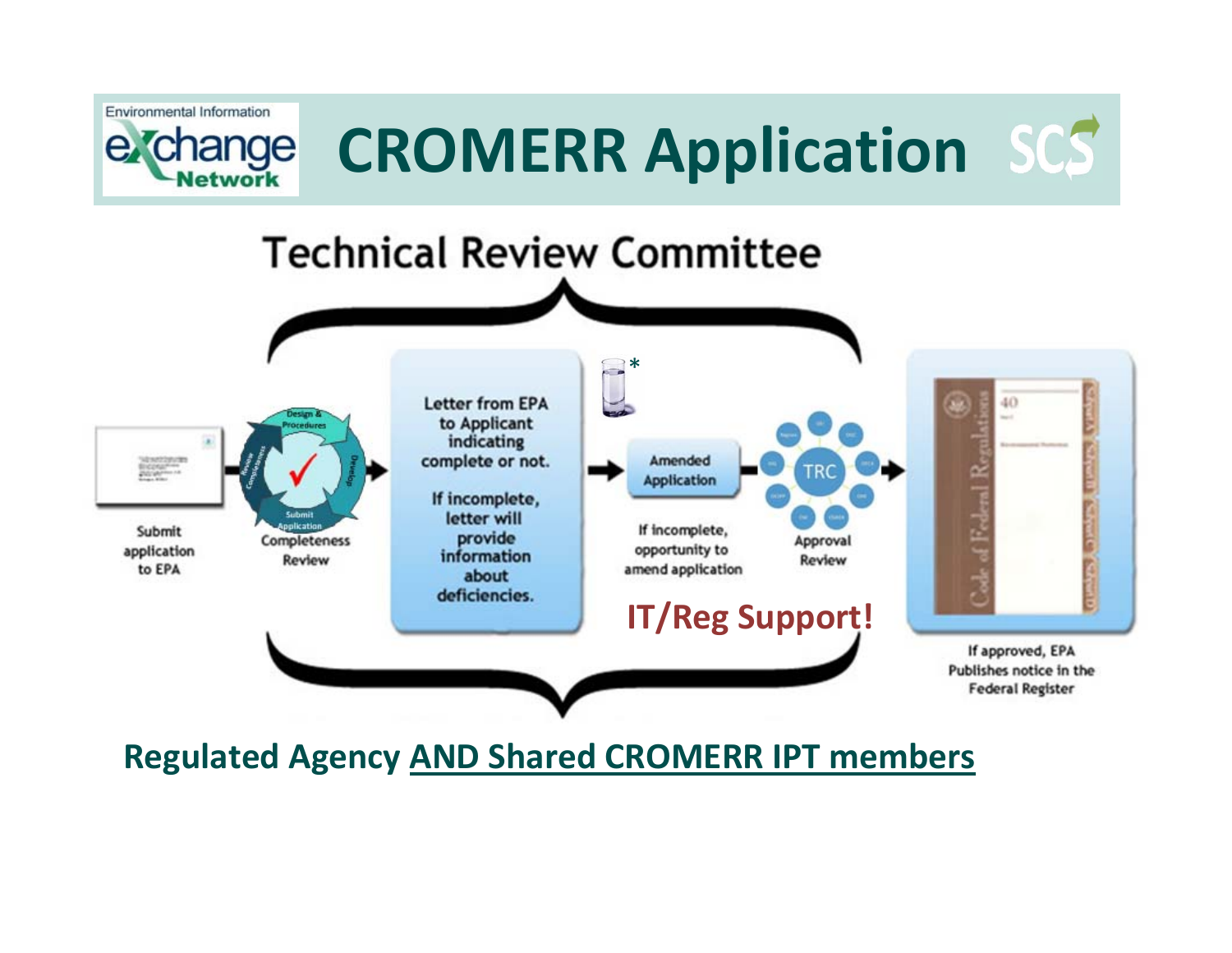#### Environmental Information

## **State CROMERR Pilots**

| Legend:                                                       | State has tested service |      |  |                      |  |  |
|---------------------------------------------------------------|--------------------------|------|--|----------------------|--|--|
| State may use service in future<br>State will not use service |                          |      |  |                      |  |  |
|                                                               |                          | vice |  | tore CoR<br>Sign and |  |  |
|                                                               |                          |      |  |                      |  |  |
|                                                               |                          |      |  |                      |  |  |
|                                                               |                          |      |  |                      |  |  |
|                                                               |                          |      |  |                      |  |  |
|                                                               |                          |      |  |                      |  |  |
|                                                               |                          |      |  |                      |  |  |
|                                                               |                          |      |  |                      |  |  |
|                                                               |                          |      |  |                      |  |  |
|                                                               |                          |      |  |                      |  |  |
|                                                               |                          |      |  |                      |  |  |
|                                                               |                          |      |  |                      |  |  |

| <b>State</b>                   | <b>Environment</b> | <b>Reports</b>                                                                                                                                                                                                                                                                                             | <b>Target</b><br><b>Production</b><br><b>Date</b> |
|--------------------------------|--------------------|------------------------------------------------------------------------------------------------------------------------------------------------------------------------------------------------------------------------------------------------------------------------------------------------------------|---------------------------------------------------|
| Arizona                        | <b>Test</b>        |                                                                                                                                                                                                                                                                                                            |                                                   |
| <b>Illinois</b>                | <b>Development</b> |                                                                                                                                                                                                                                                                                                            |                                                   |
| <b>Indiana</b>                 | <b>Test</b>        |                                                                                                                                                                                                                                                                                                            |                                                   |
| lowa                           | <b>Test</b>        | <b>Title V Operating Permit</b><br>٠<br><b>Application</b><br><b>Title V Source Emissions</b><br>٠<br>Inventory<br><b>Minor Source Emissions</b><br>٠<br>Inventory<br><b>Air Quality Construction</b><br>٠<br>Permit<br><b>NPDES Permit Application</b><br>٠<br><b>Discharge Monitoring</b><br>٠<br>Report | NLT8/2014                                         |
| <b>Massachusetts</b>           | N/A                |                                                                                                                                                                                                                                                                                                            |                                                   |
| <b>New York</b>                | <b>Development</b> |                                                                                                                                                                                                                                                                                                            |                                                   |
| <b>North Carolina</b>          | <b>Development</b> | <b>Emissions Inventory</b><br>٠                                                                                                                                                                                                                                                                            |                                                   |
| Ohio                           | N/A                |                                                                                                                                                                                                                                                                                                            |                                                   |
| Pennsylvania<br>(Philadelphia) | <b>Development</b> |                                                                                                                                                                                                                                                                                                            |                                                   |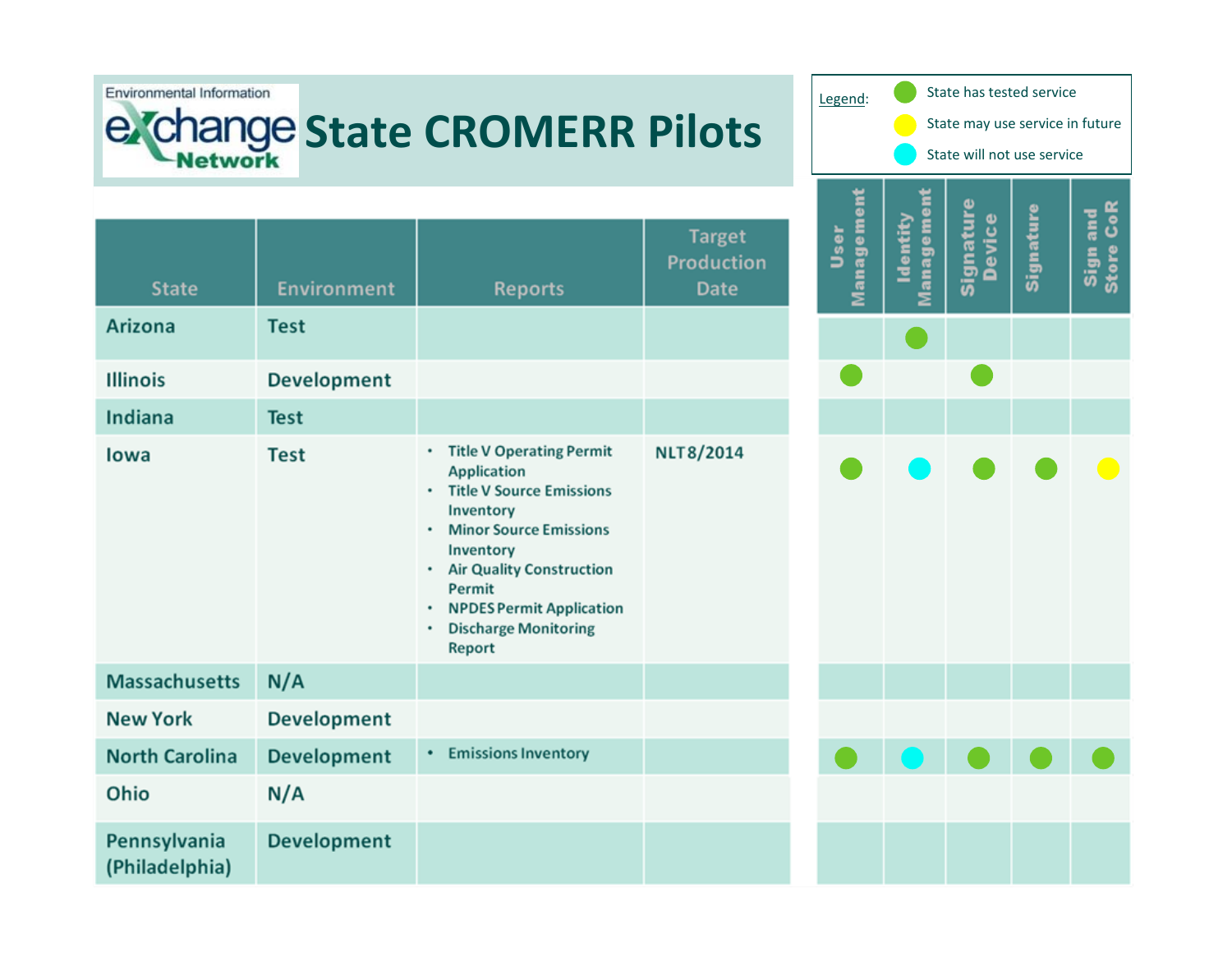

# **Service Specifications\***

### **Registration and Account Management**

#### **UserManagementService**

- ChangeUserPassword
- Authenticate
- UpdateUserInformation
- **GetEligibleQuestions**
- CreateUser
- **ChangeUserAnswers**
- AuthenticateUser
- ChangeUserStatus
- RetrievelJser

### **Identity Management**

**IdentityProofingService** GetResult CreateSession CreateActivity Authenticate

## **Signature Device**

#### **SecondFactorAuthenticationService**

**AnswerQuestion** Authenticate AuditFvent **GetQuestion** AuthenticateUser **CreateActivity** 

### **Signature Ceremony Copy of Record**

**SignatureService** CreateActivity

AuditFvent

Authenticate

ValidateCor

Sign

#### **SignatureAndCorService**

**RepudiateCor** SignAndStoreCor **SetCorRetentionStatus** CreateActivity **StoreCor** AuditFvent **ValidateCor** Authenticate DownloadCor **SearchForCor** 

#### 2 Options

[\\*https://encromerrdev.epacdxnode.net/shared](https://encromerrdev.epacdxnode.net/shared-cromerr-ws/services/)‐cromerr‐ws/services/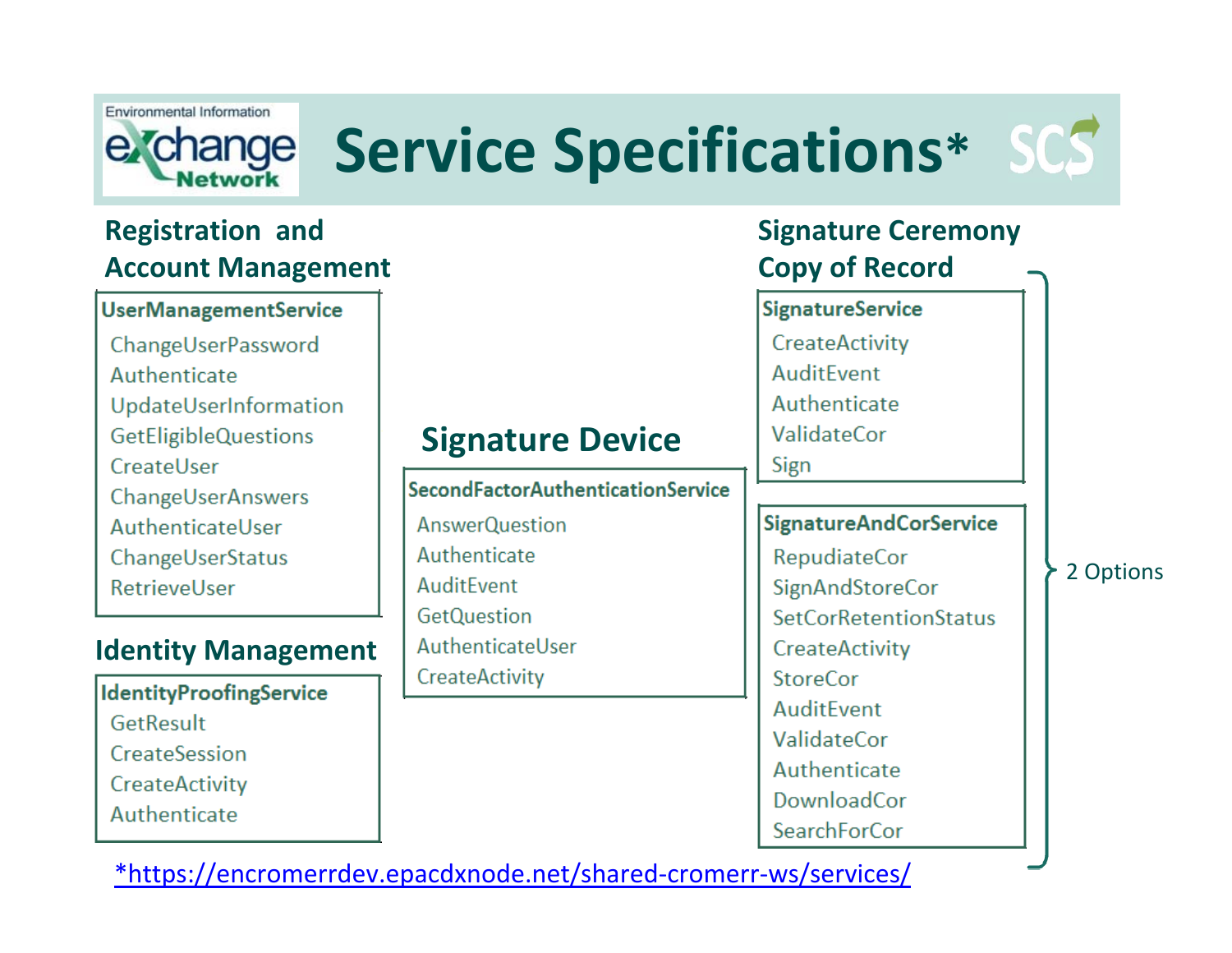

# **CROMERR IPT Focus**



- Provide Pre‐established web services and guides
- Standard support models
- Pre-Populated Forms
- Standardize Enforcement
- Reduce Application Review: 75, 180, 360 Days
- Provide IT ~ Regulation Crosswalk Support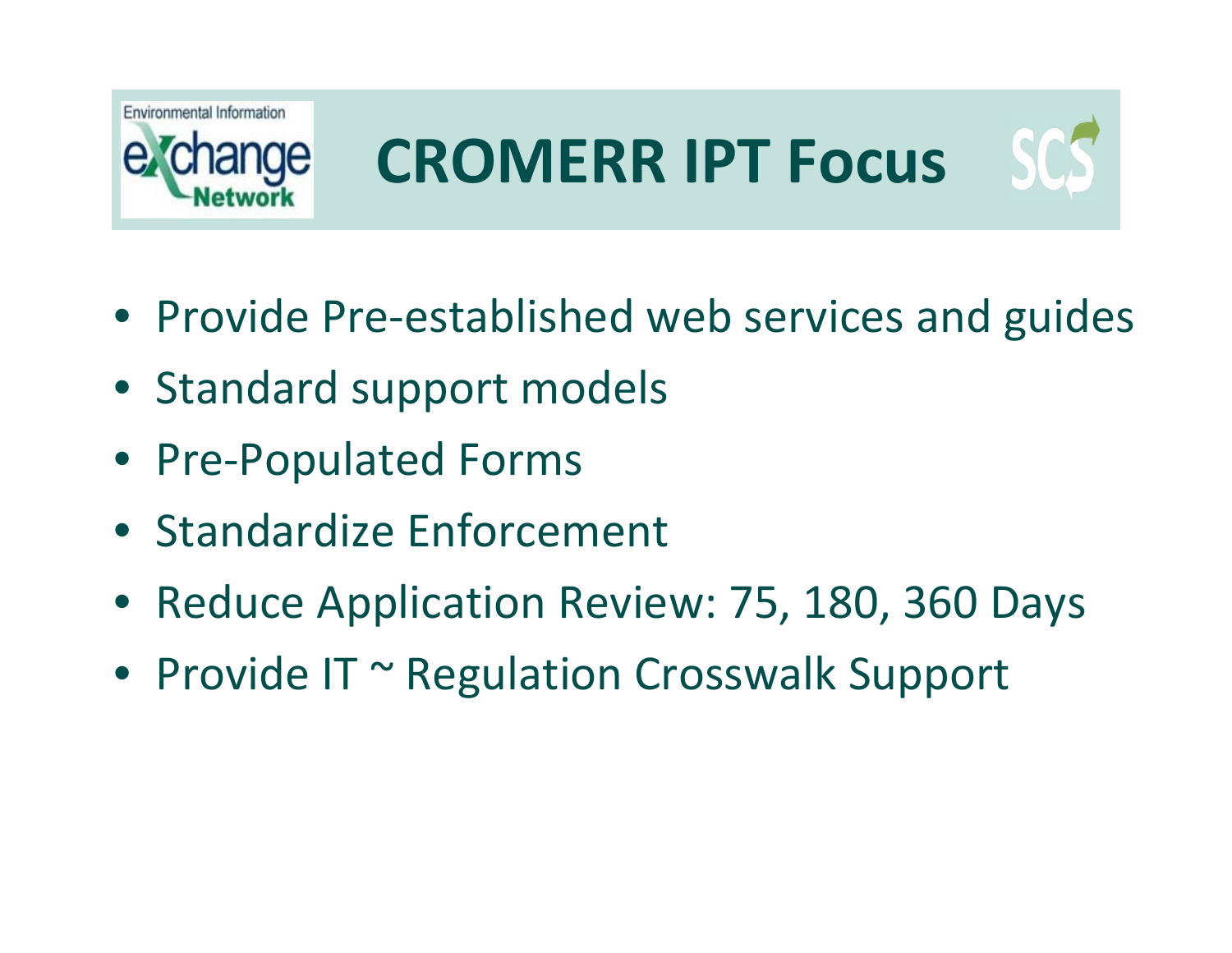

State Pilot Getting Started:

- **IPT Meetings**
- **Identify Shared CROMERR Components**
- **CROMERR Toolkit**
	- **Access Authority**



**B**aseline CROMERR Checklist & Attachments

**Contractual and Project Planning Package** 

Development Toolkit



**Example Shared CROMERR Demo Application**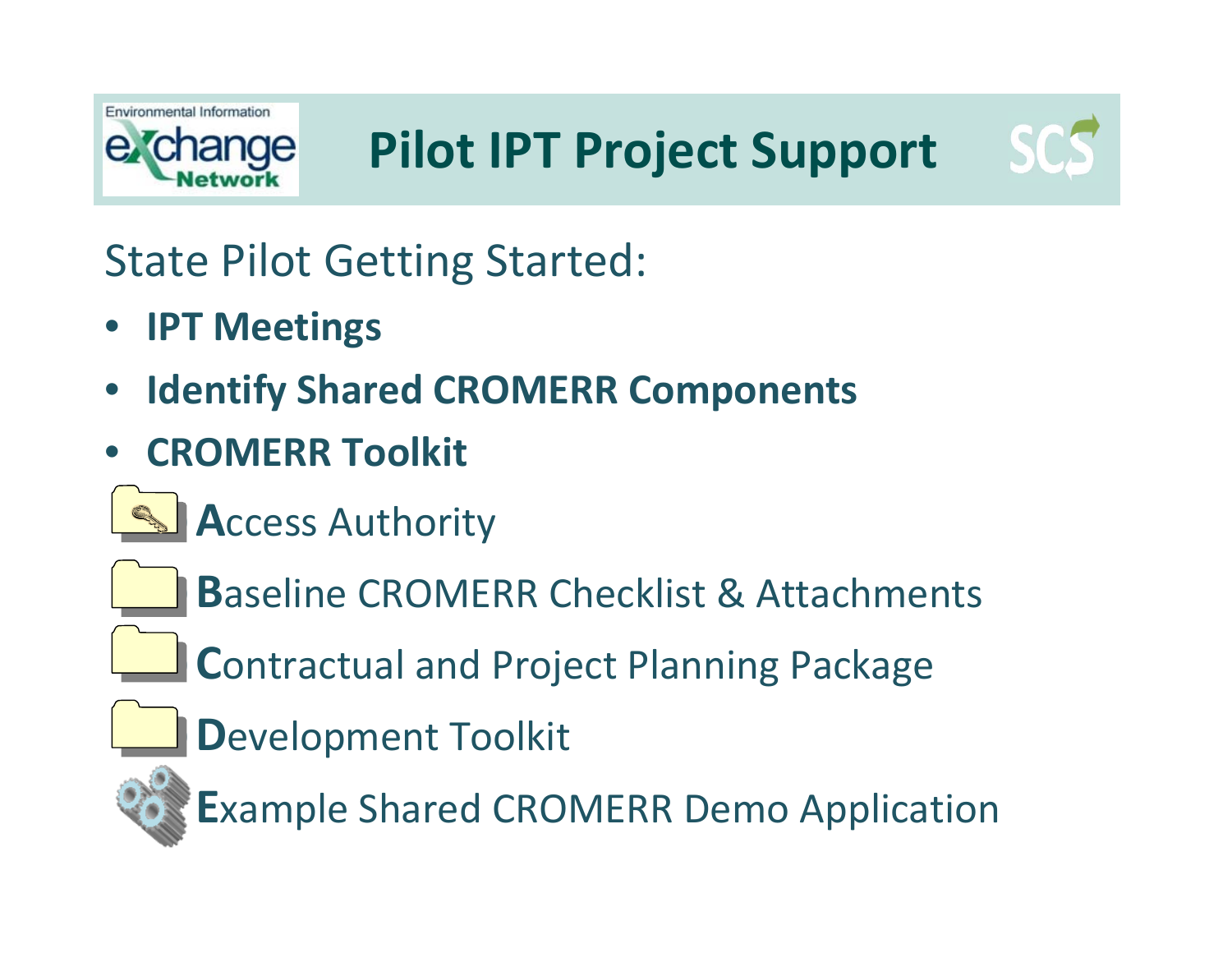